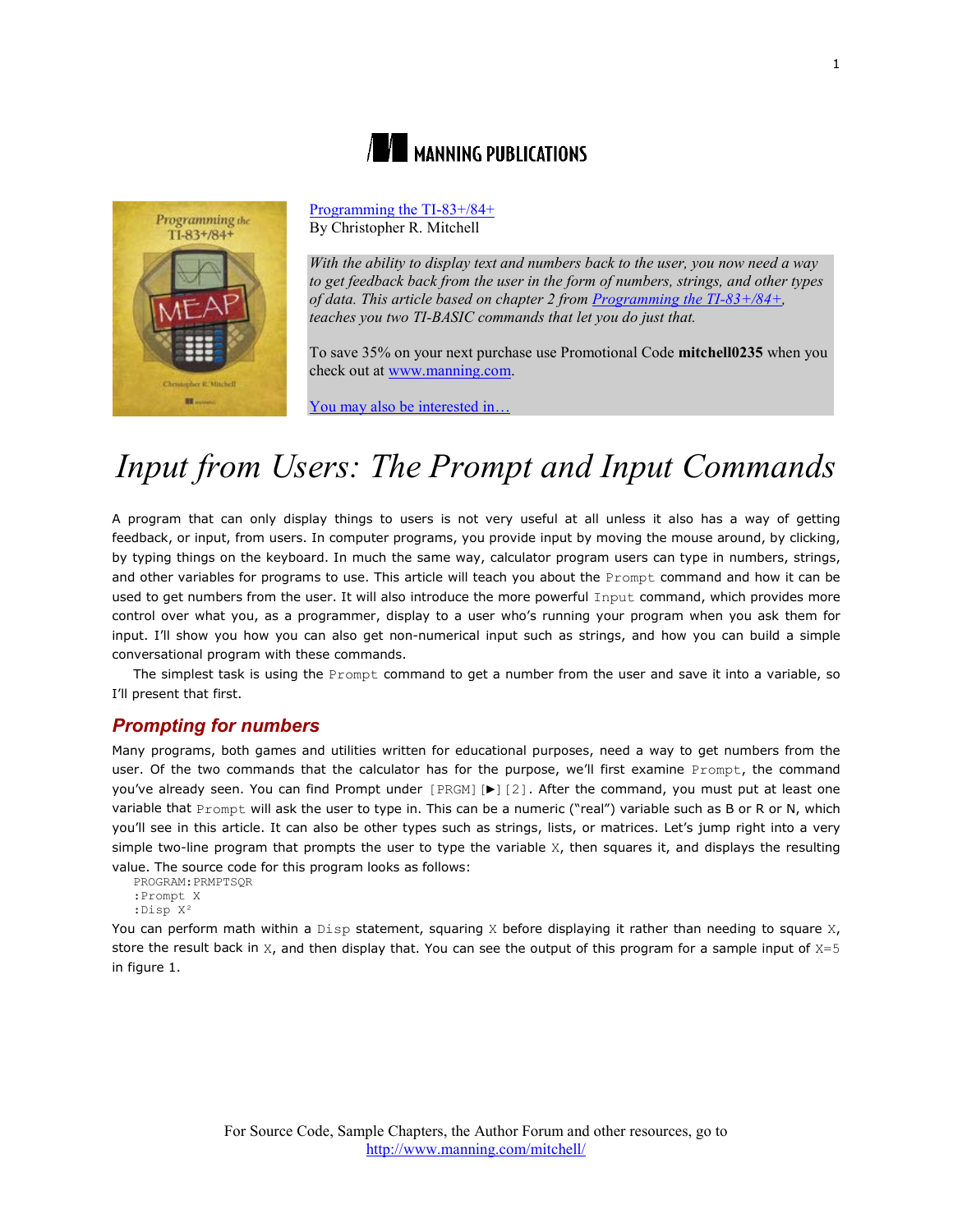

Figure 1 Testing program PRMPTSQR, which prompts the user for a value of X and then displays that value squared

There's really not much to this command, as you can see. It simply displays the  $X=$ ? prompt at the left margin of the calculator's screen, then flashes the cursor and waits for the user to type in a number. When the user does so and presses [ENTER], the program continues at the next line. Prompt is a blocking input command, which means that your program cannot continue to the next line of the program until the user types in their number and presses [ENTER].

Prompt has only one other feature that you'll find handy because it is a very simple command to use. For example, I used Prompt to get three numbers at once in prgmQUAD—the three coefficients needed for a quadratic formula. The naïve way to ask the user for variables A, B, and C, might look as follows:

:Prompt A :Prompt B :Prompt C

Luckily, since every extra command is wasted space that makes a program bigger, we have a way to compress these three commands down to a single command:

Prompt A,B,C

Notice that there are no spaces between the commas or the variables in that command. To see this technique being used for something slightly more useful, glance at prgmPRMPTPWR. This program will ask the user for two numbers, P and Q, and then raise P to the Qth power.

PROGRAM:PRMPTPWR :Prompt P,Q :Disp P^Q

The PRMPTPWR program is demonstrated in figure 2. Here, 10 is raised to the 5th power, returning the value  $P^2Q =$  $10^5$  = 100000. Notice that the P=? and Q=? prompts appear on two lines, just as if two separate Prompt commands had been used to build the program.



Figure 2 A program that prompts for two different variables, P and Q, and raises P to the Qth power

For PRMPTPWR, we start to see a shortcoming of the Prompt command in action. Although the name of the program hints that it will deal with powers or exponents in some way, it's not really clear from the program itself what P and Q represent. The best programs of any sort, including calculator programs, will be intuitive and understandable to their users even if the users haven't bothered to read the manuals for the programs. Therefore, it would be better to add a way for the program to explain itself to the user. You could add the following line to the beginning of the program, for instance:

:Disp "RAISES P TO QTH","POWER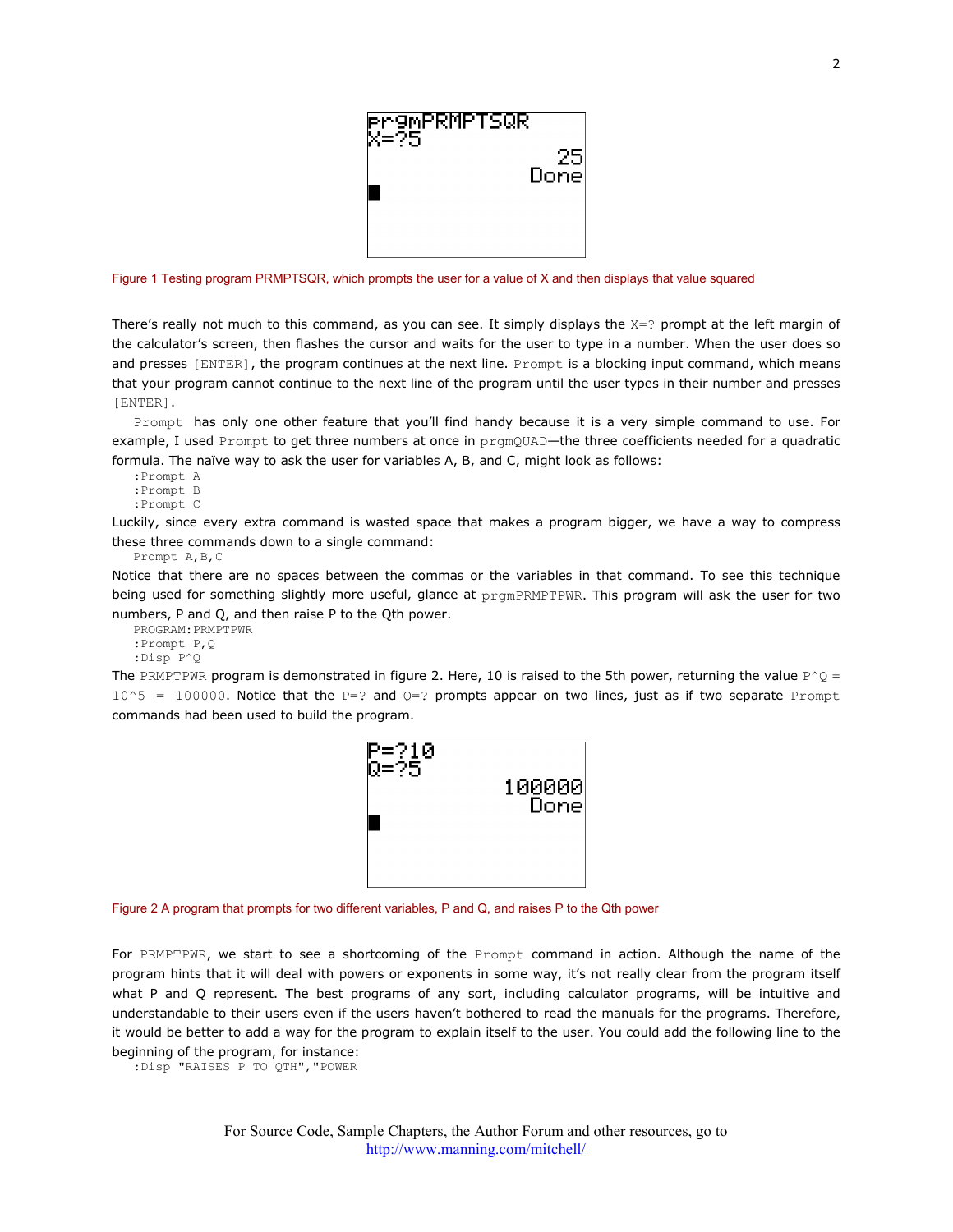However, instead you might want to give the user more explicit instructions to replace the text  $P=?$  and  $Q=?$ . The Input command will give you exactly that power.

## *Fancier Input for numbers and strings*

The Prompt command lets you ask the user to type in a value and then stores it in a variable, as you have seen, but it has one notable shortcoming. As a programmer, you cannot control what text appears when a Prompt command occurs. If you're prompting for variable A, the prompt will always be  $A = ?$ . This is not always very helpful. If, for example, you want the user to type in his or her age, the  $A=2$  text is not going to provide many clues that that is what the user is expected to type. If you explore the commands in the three tabs of the PROGRAM ([PRGM]) menu shown in figure 3, you may notice the Input command right before the Prompt command.



Figure 3 CTL and I/O, the first two tabs of the PRGM commands menu, accessed by pressing [PRGM] from inside the program editor. The CTL tab contains control flow commands. I don't show you the EXEC tab because its contents are different on each calculator: it lists the program your calculator holds, like the [EXEC] tab of the original PRGM menu.

For the sake of curiosity, try replacing the Prompt in my previous program PRMPTSQR (shown in figure 1 and again in figure 5) with the Input command, and see what happens.

PROGRAM:INPTSQR :Input X :Disp X²

You can see the output of the INPTSQR program in figure 5 in comparison to the similar PRMPTSQR program. As you may notice, the output of INPTSQR that it displays before asking the user to type a number is not quite as descriptive as the output of the Prompt command, which at least lets users know the name of the variable into which the value they're typing will be stored. This may seem like a disadvantage in many cases since your program is giving the users even less information about what it expects them to type in. You could use Disp to display a line of text explaining what the user needs to enter before the Input, but then you could still use the Prompt command, so what's the point?



Figure 4 Using Input (left) versus Prompt (right) to ask the user for a number to be squared. The Prompt command always displays the name of the variable being stored, while Input does not.

The point of the Input command is that you can make it display anything you want on the same line as where the user types in input. Just as Output lets you display two different things on the same line, Input lets you do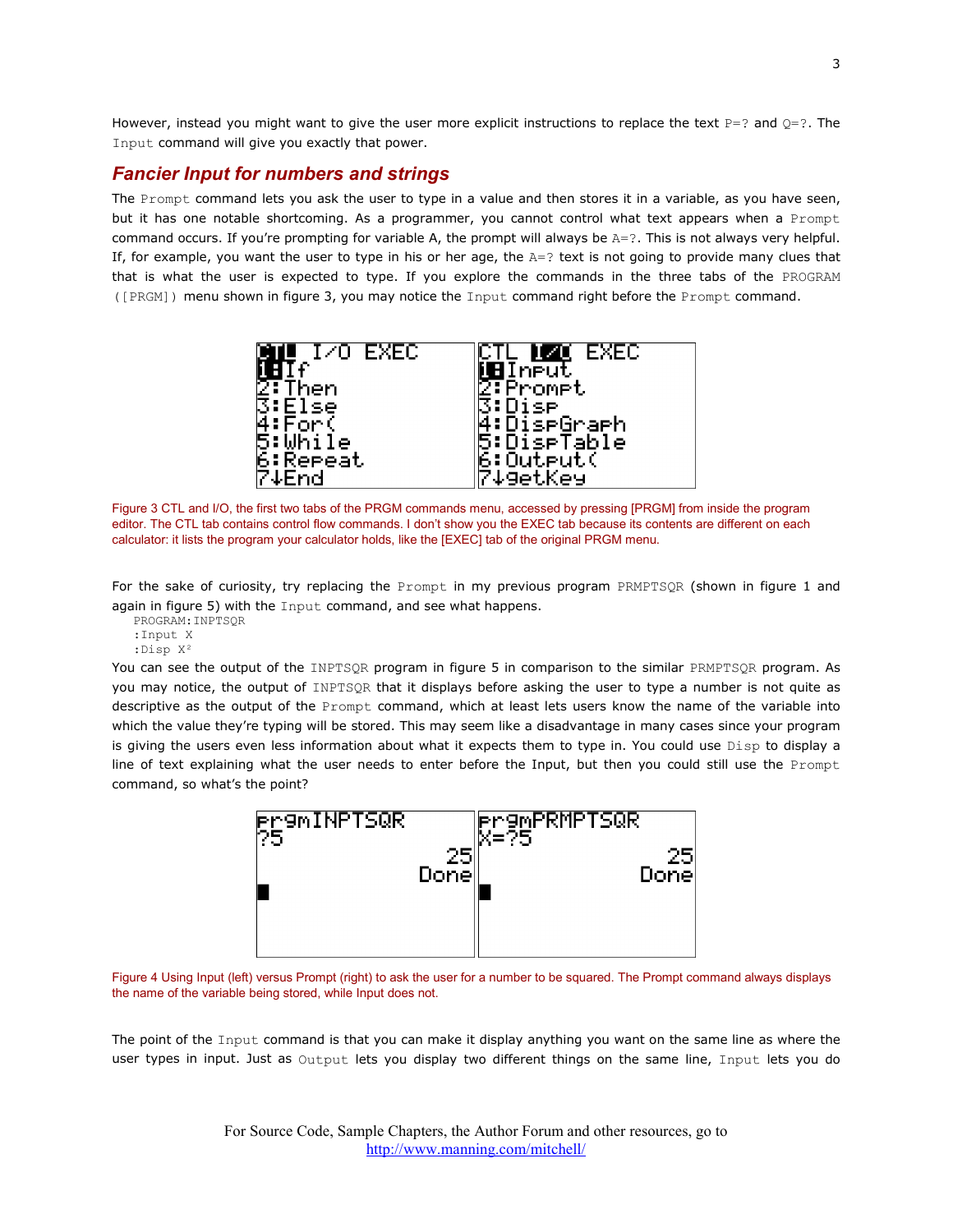output and input on the same line. Used with a string to display before the user types their input, Input takes the following arguments:

:Input "STRING",Variable

The calculator will display the string "STRING", then immediately afterwards wait for the user to type in a value that will be store into the variable Variable. Variable can be a real (number) variable like A, M, X, or  $\theta$ , a string like Str3, or even a list like L3 or a matrix such as [B].

Besides the INPTSQR program you just saw, which demonstrates how you can simply replace a Prompt command with an Input command, you will see two more examples of Input in this article. First, I'll show you how to add a descriptive line to be displayed before the user can type in their input, which can be used to explain to the user what they should type. I'll end the article with a more elaborate program that calculates the slope of a line, using the Input command to get a pair of  $(X, Y)$  coordinates for two points on the line from the user.

To demonstrate what sort of things you can make Input do, I will first show you a version of the INPTSQR program that asks "SQUARE OF?" before the user can type in a number, as shown in the source code for INPTSQR2 below:

```
PROGRAM:INPTSQR2
:Input "SQUARE OF?",X
:Disp X²
```
When executed on your calculator, the program's output should resemble figure 5. You could put an extra space after the question mark on the first line of the program to separate the "SQUARE OF?" query and the number the user enters to make the program a little clearer, but you can see that we've already made a substantial improvement to the program as far as explaining to users what the program expects from them.



Figure 5 Using the Input command to display a line of text before the user can type something in. As you can see, Input allows you to customize the text displayed before the space where the user can type in their input, be it a number, string, or other datatype. Here, that string is "SQUARE OF?", and the user has typed the number 5.

These smaller examples are a perfect way to introduce the Input command or indeed any command since they show how the particular command works with little other code around it to confuse matters. Here, I'll present a program that uses the Input, Disp, and ClrHome commands to calculate and display the slope of a line.

#### *Using Input: calculating slope*

The final math program of this article asks the user for the coordinates of a first point and the coordinates of a second point and displays the slope of the line that joins those two points. You'll see that I've used a few optimization, including omitting a closing parenthesis that is immediately followed by the end of the line as well as two quotation marks that also immediately precede the end of two line. If you're not familiar with a slope of a line, it describes how steep it is; the larger the slope, the steeper the line. It is calculated from the quotient of how far the line rises over a certain horizontal distance divided by that horizontal distance or, in common math-class parlance, *rise over run*. Figure 6 demonstrates the concept of a line's slope, calculated from any two points on the line.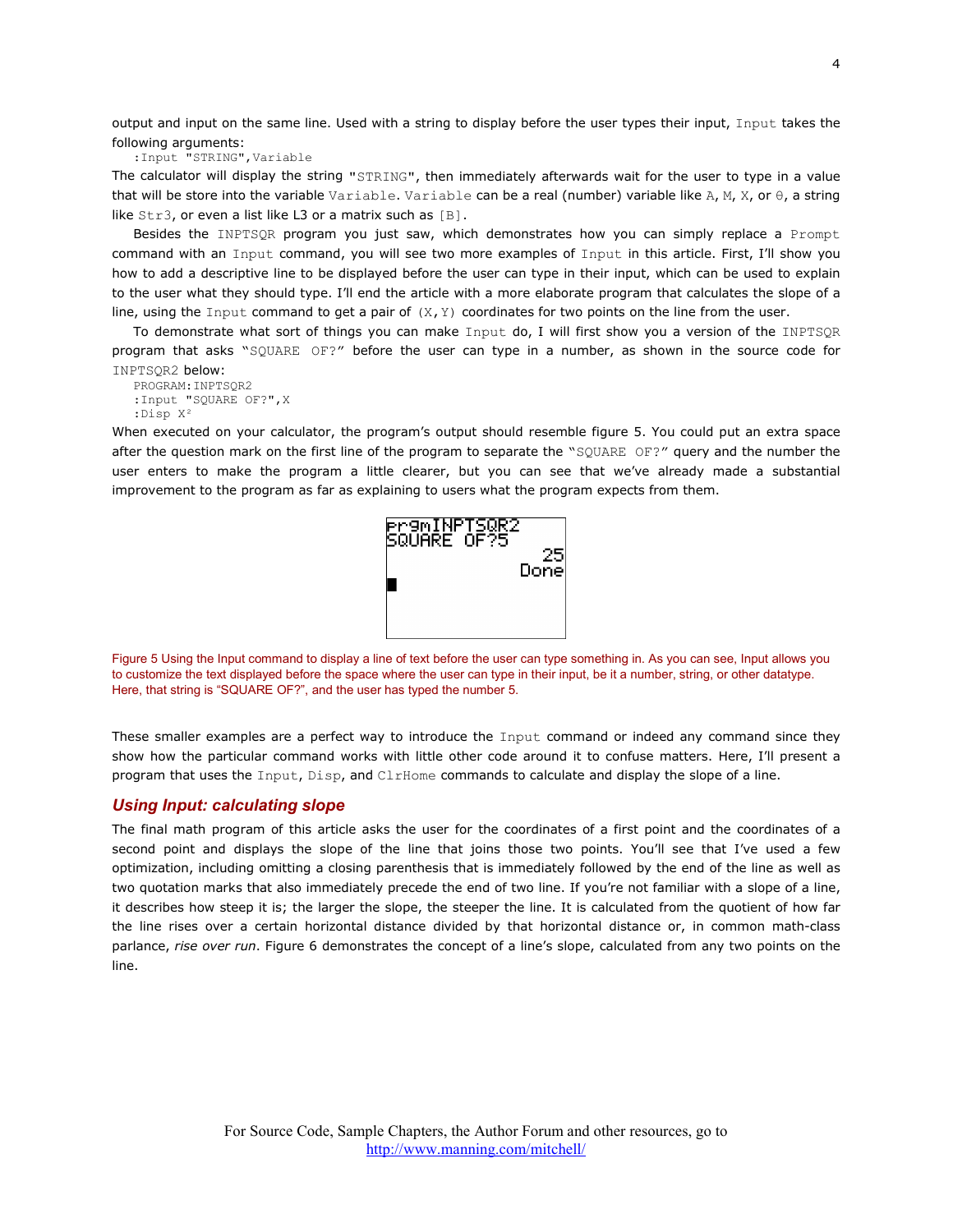

Figure 6 Calculating the slope of a line. Divide the vertical distance between the two points (the *rise*) by the horizontal distance (the *run*) to get a value for the slope. A horizontal line has a slope of zero, a diagonal line has a slope of 1, and a vertical line has a slope of infinity.

In the following program, the  $(X, Y)$  coordinates of the first point are stored in variables  $(A, B)$ , and the  $(X, Y)$ coordinates of the second point are in (C,D). The *rise* is the change in Y between the two points, or (D-B), and the *run* is the change in X between the two points, or  $(C-A)$ . The slope is then  $(D-B)/(C-A)$ , which you can see calculated on the last line of prgmSLOPE with the same formula as in figure 6.

```
PROGRAM:SLOPE
:ClrHome
:Disp "FIRST POINT
:Input "X1: ",A
:Input "Y1: ",B
:Disp "SECOND POINT
:Input "X2: ",C
:Input "Y2: ",D
:Disp "SLOPE:",(D-B)/(C-A
```
You can run this by finding SLOPE in the [PRGM] menu, pasting prgmSLOPE to the homescreen by pressing [ENTER], and running it by pressing [ENTER] a second time. For example, the horizontal line going through  $(1,1)$  and  $(5,1)$  will have a slope of 0, since its Y changes by 0 as it travels 4 horizontally; the results of the program for those two values are shown in figure 7. In this figure, a calculator-generated graph of the line in question is shown next to the output of the SLOPE program for your edification.



Figure 7 Testing prgmSLOPE on the line passing through points (1,1) and (5,1), shown on the left. The program correctly calculates a slope of zero (a horizontal line), proven by the graph drawn at right.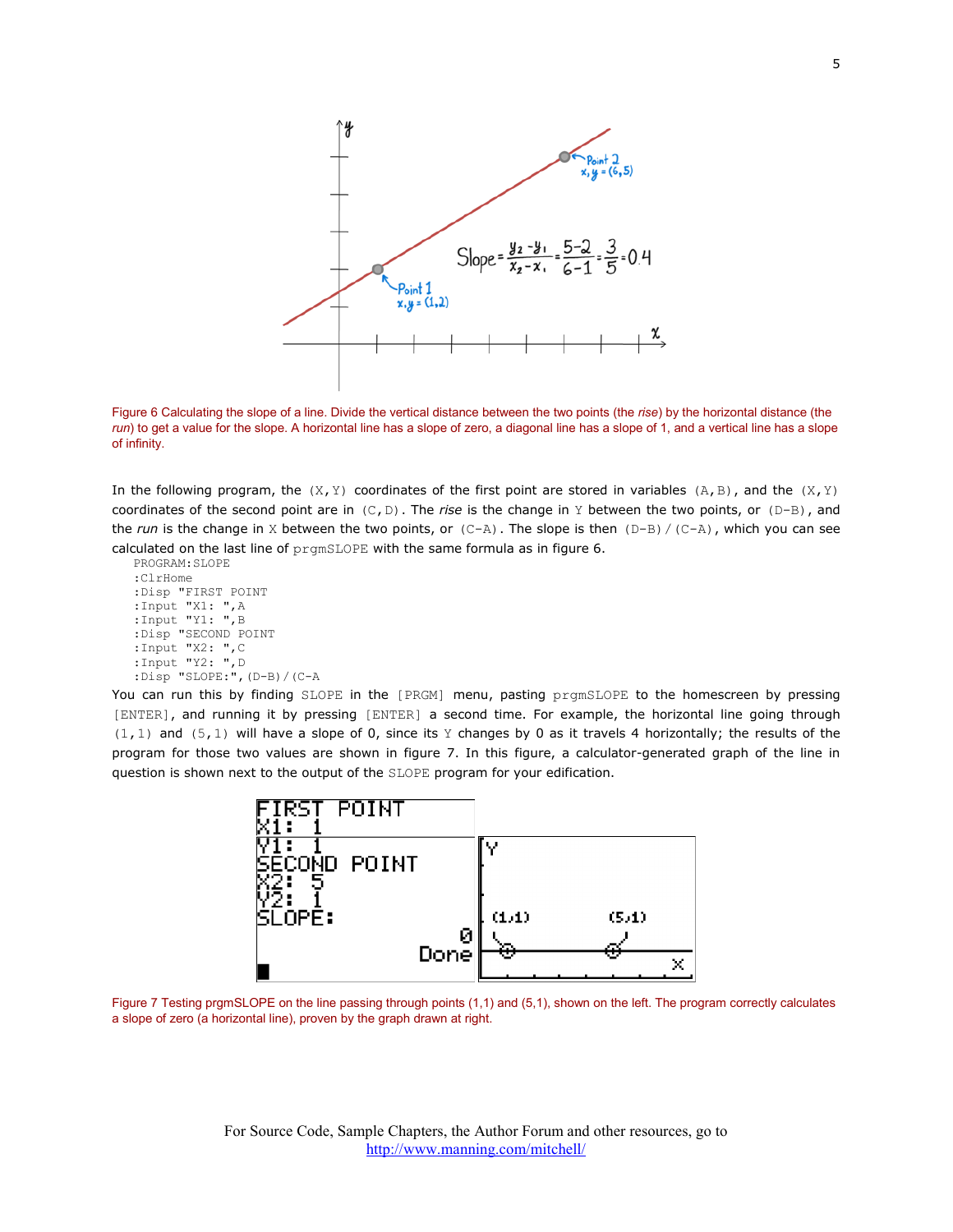The program can easily calculate less trivial (obvious) slopes of tilted lines. The diagonal line passing through (- $3, -3$ ) and  $(4, 4)$  rises 7 while it runs 7, so its slope should be  $7/7=1$ . You can see this accurate result from the SLOPE program in figure 8.



Figure 8 Calculating the slope of the line between (-3,-3) and (4,4) using the SLOPE program, at left. A graph of the line is at right.

Once again, a graph is shown at the right side of figure 9 that demonstrates the results of the SLOPE program. You can see how this sort of combination of input, calculation, and output could be expanded into all sorts of mathematical and scientific solvers.

Now that you've seen how Input, Prompt, Output, and Disp can be used for a few math programs, how about a simple "conversation" program that lets you talk to your calculator?

#### *Exercise: making conversation*

Since you now know how to get input from the user and display that input (or some modified form of it, such as the input with additional math performed on it) on the screen, you can start using your knowledge to make more complex programs. In this exercise, you will make a small program that pretends to chat with the user. It will ask users to type in their name, their age, and then will greet them by name and repeat their age back to them. A transcript from a sample conversation with the program should look something like this:

```
HELLO, WHAT IS YOUR NAME?<User types name and presses [ENTER]>
YOUR AGE?<User types age and presses [ENTER]>
HELLO, <Name>
YOU ARE <Age> YEARS OLD
```
#### *Your assignment*

Your task is to write a program called CONVO that can hold a conversation like this. You will definitely want to use Input in this program, and you'll also need Output and/or Disp. For the age, you can use a simple numeric variable such as A, X, D, and the like.

#### **What's a string variable?**

There are ten string variables, Str1 through Str9 and Str0. Each one can hold any sequence of characters enclosed in quotes, like "HELLO" or "3.1415" or "THIS IS A VERY, VERY LONG SENTENCE THAT WASTES SPACE." Just as numbers can be stored into numeric variables and those variables can be used as if they were numbers, strings can be stored into Str variables, and the Str variables then used as if they were the strings themselves. For example, this code:

:Disp "HELLO

is equivalent to storing "HELLO" into a string variable and then using that instead:

```
: "HELLO" \rightarrowStr6
:Disp Str6
```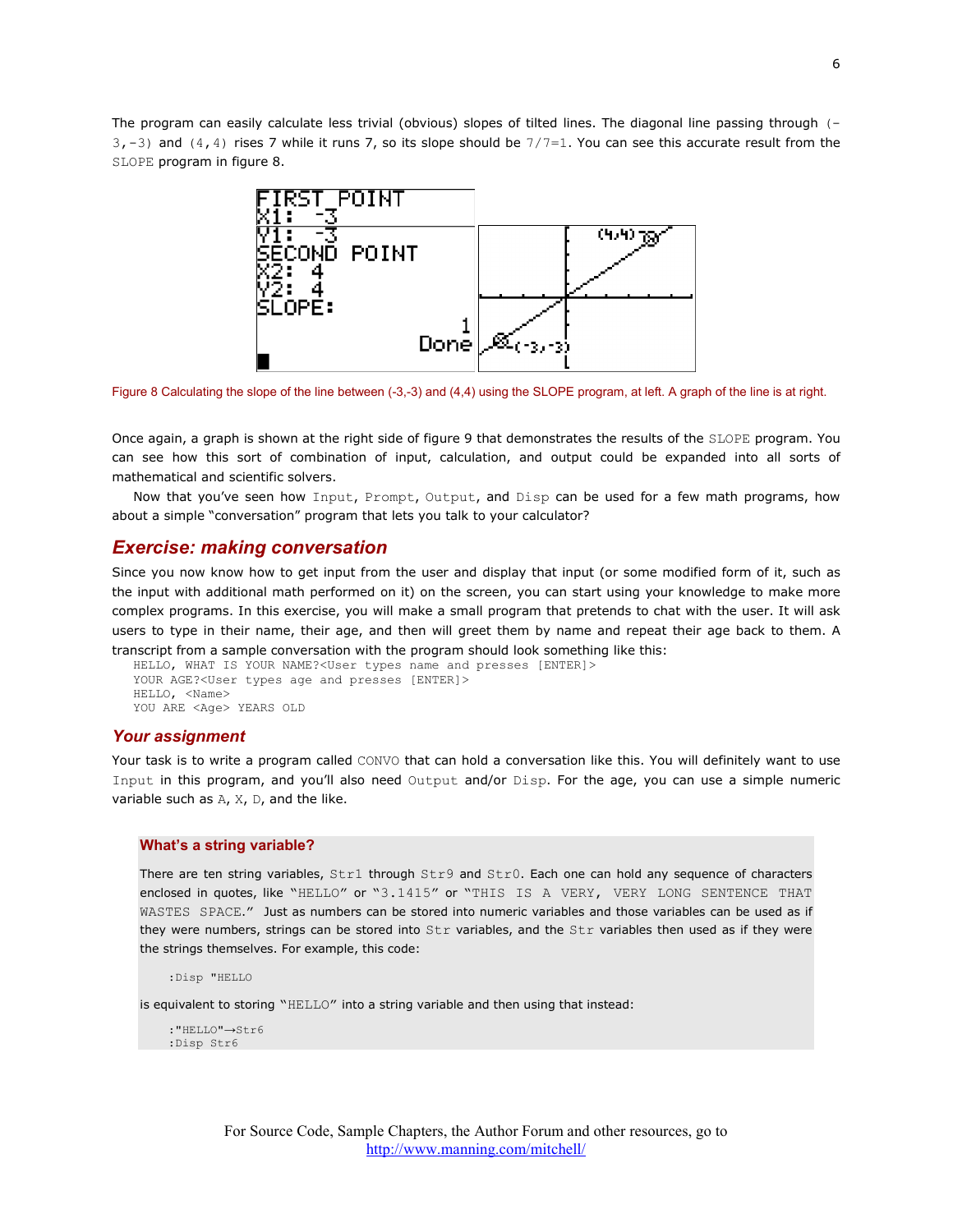Although we haven't discussed them much before, we will use a String variable in the CONVO program, specifically Str1 (short for String 1). In your program, Str1 will be used with Input, so that once the user types a value to be stored into the string, it can in turn be used for display. You can type  $Str1$  with [VARS][7]1: Str1.

To give you a bit of a visual idea of how this program might look when run, take a look at figure 9. The user has typed in Kerm for his name and 24 as his age. Good luck!



Figure 9 Running the CONVO program. Here, the user enters KERM as the string for his name and number 24 as his age.

#### *Solution*

The source code for one possible solution to CONVO program is shown below. It consists of six lines of code, all of which you should be able to easily type into your calculator by now. As noted, the one thing you might not be easily able to find is the Str1 token, which is under [VARS][7]1: Str1.

```
PROGRAM:CONVO
:ClrHome
:Disp "HELLO, WHAT IS"
:Input "YOUR NAME?",Str1
:Input "AGE?",A
:ClrHome
:Disp "HELLO, ",Str1,"YOU ARE",A,"YEARS OLD"
```
Once you type this program in and run it, you should see something resembling figure 9. The program will first ask you to type in your name; you should be able to type anything at this prompt. When you press [ENTER], it will ask you for your age, which must be a number. If you type anything other than a number, you will get an error message from the calculator's operating system. In that case, you can choose the quit the program or, if you select 2: Goto at the error screen, you will have an opportunity to retype your age.

After you type your age and press [ENTER], the program will greet you by name and state your age, as seen at the right side of figure 9. As you can see, the output is correct, and the Input-based prompts are very descriptive, showing the strings "YOUR NAME?" and "AGE?" right before the user has an opportunity to type each of those items in. If this program has one shortcoming, it is that the output shown on the right side of figure 10 is less than neat.

You could go further and try to tidy up the lines of text that the program outputs at the end. The most obvious change would be to put the user's age right next to the string "YOU ARE", rather than all the way over at the right edge of the screen one line down. In fact, if you did that, you might even be able to fit the word "YEARS" on the same line. This fix is particularly easy because we know that the user's age probably has two digits in it and definitely has one, two, or three digits. Therefore, if we put four spaces between "ARE" and "YEARS", we know we'll have room for a space, then one or two digits, and then the word "YEARS". Let's try that out and see what happens.

The program named CONVO2 below makes this change. Notice that the Output command is used for all of the age-related display now instead of Disp, although Disp is still used for the "HELLO, <Name>".

```
PROGRAM:CONVO2
:ClrHome
:Disp "HELLO, WHAT IS"
:Input "YOUR NAME?",Str1
:Input "AGE?",A
:ClrHome
:Disp "HELLO, ",Str1
```
For Source Code, Sample Chapters, the Author Forum and other resources, go to <http://www.manning.com/mitchell/>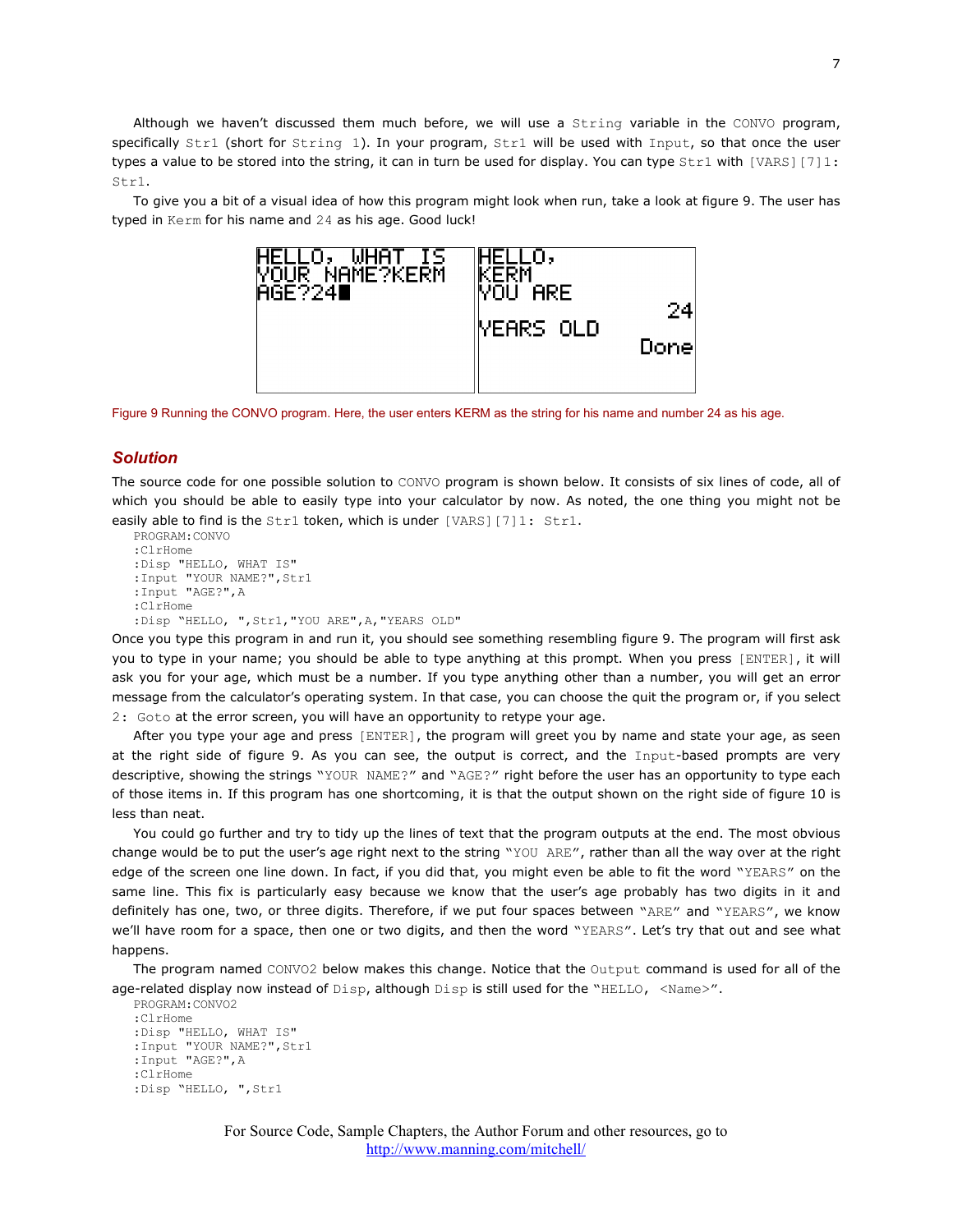```
:Output(3,1,"YOU ARE
:Output(3,9,A
:Output(3,12,"YEARS
:Output(4,1,"OLD
```
You can see the output of this program in figure 10 for two possible age inputs, one with two digits, and one with one digit. As you can see in both cases, we have left enough space for the age to fit neatly between "ARE" and "YEARS". Unfortunately, if the user enters a one-digit age, there's still an ugly extra space between the age and "YEARS". You can use conditional statements to execute different commands based on values that the user types in, so that you could make the word "YEARS" be one space to the left if the user enters a one-digit age.



Figure 10 Using the Output command to turn the messy CONVO program into the neater CONVO2 program. It tidily displays both one- and two-digit ages in a sentence.

You now have enough knowledge to put together simple programs with input and output. You can make simple math solvers and perhaps even a few small fun programs.

## *Summary*

You have now seen how to create basic programs that can use Disp and Output to write text and numbers on your calculator's screen, and Input and Prompt to get the user to enter values to be stored in variables. With these two sets of commands, you can write a great number of simple programs, especially programs that ask a user for a set of values, and then solve equations based on the numbers the user inputs.